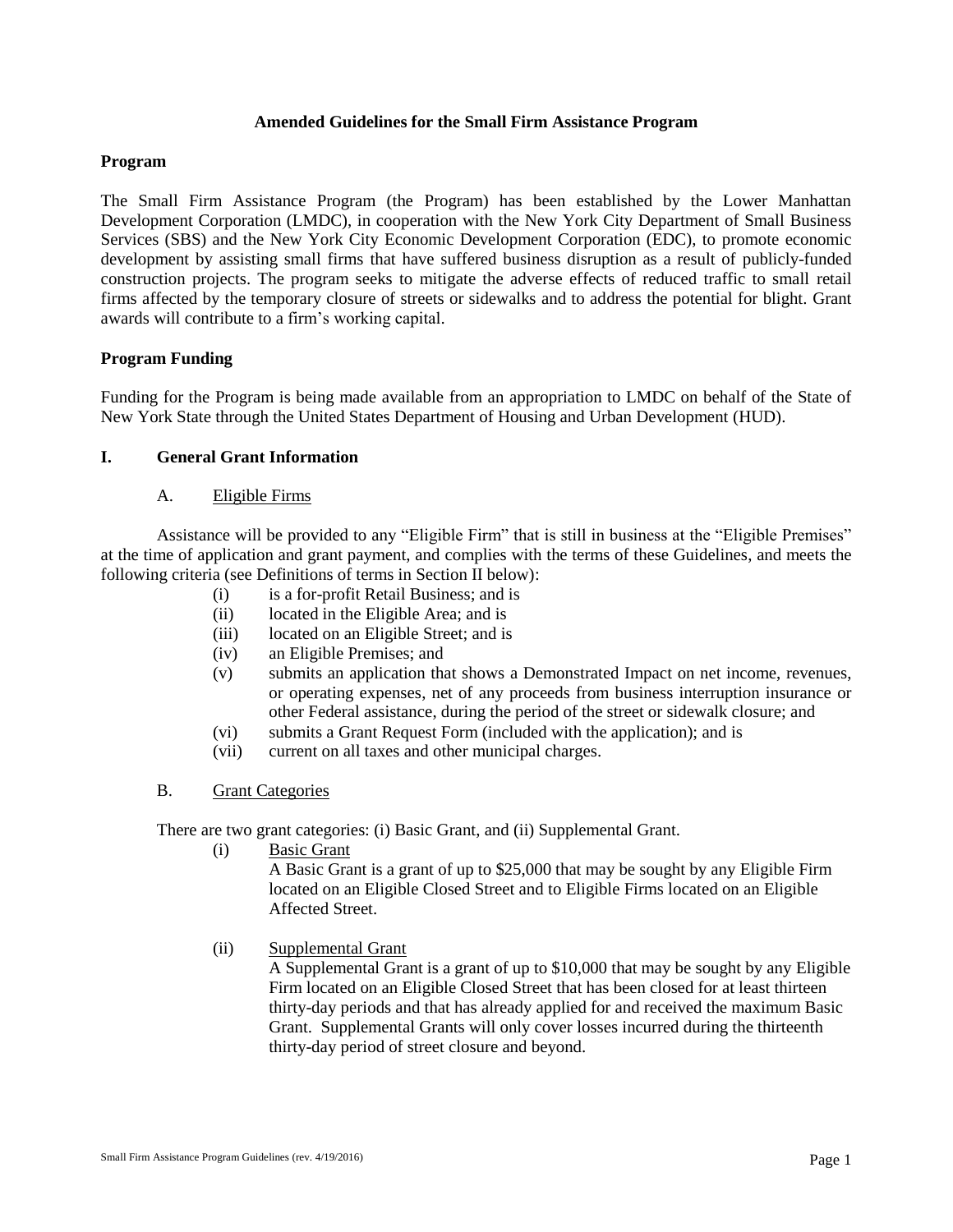# C. Grant Amounts

Subject to the requirements set forth in these Guidelines, Eligible Firms may be awarded Basic and/or Supplemental Grants computed as follows:

- (i) \$5.00 per square foot of owned, leased or rented space at Eligible Premises; OR
- (ii) the amount of realized economic loss as shown in the applicant's Demonstrated Impact statement, whichever is less.

### **II. Definitions**

# A. Eligibility Period

The Eligibility Period for the Program will begin on July 1, 2007 and includes construction projects underway on this date and projects commencing thereafter until all funds are disbursed or until the Program concludes on December 31, 2017. It is highly recommended that you apply as soon as you are eligible because funds are limited.

### B. Retail Business

A Retail Business is defined as a business that sells or provides a good or retail service. To be eligible, neither the owner of the business nor the business itself may employ more than 50 people. For the avoidance of doubt, an applicant will not be eligible if it employs more than 50 people at its location on the Eligible Street. Similarly, an applicant will not be eligible if it employs less than 50 people at its location on the Eligible Street, but the applicant has more than 50 employees in the aggregate.

### C. Eligible Area

The Eligible Area is that area within the Borough of Manhattan bounded on the north by Canal Street (including both sides of Canal Street), from the Hudson River to Rutgers Street (including both sides of Rutgers Street), then southeast along Rutgers Street and continuing along Rutgers Slip (including both sides of Rutgers Slip), to the East River.

# D. Eligible Street

There are two Eligible Street categories: (i) Eligible Closed Street and (ii) Eligible Affected Street.

(i) Eligible Closed Street

An Eligible Closed Street shall mean the one-block segment of any street within which all or a portion of such street or sidewalk has been closed or partially closed for at least fifteen days within any thirty consecutive day period due to a publiclyfunded construction project.

(ii) Eligible Affected Street In recognition of the impact Eligible Closed Streets have on surrounding streets, an Eligible Affected Street shall be deemed to include: (a) the additional one-block segments of streets that form the border around the city block(s) fronting the Eligible Street on which the closure exists, and (b) an additional one-block segment of street adjacent to either end of the Eligible Closed Street on which the closure exists.

The street or sidewalk closure must occur during the Eligibility Period. Publicly-funded construction projects include all projects supported by Federal, State and/or City funds. A list of Eligible Streets can be found on the LMDC website: www.renewnyc.com.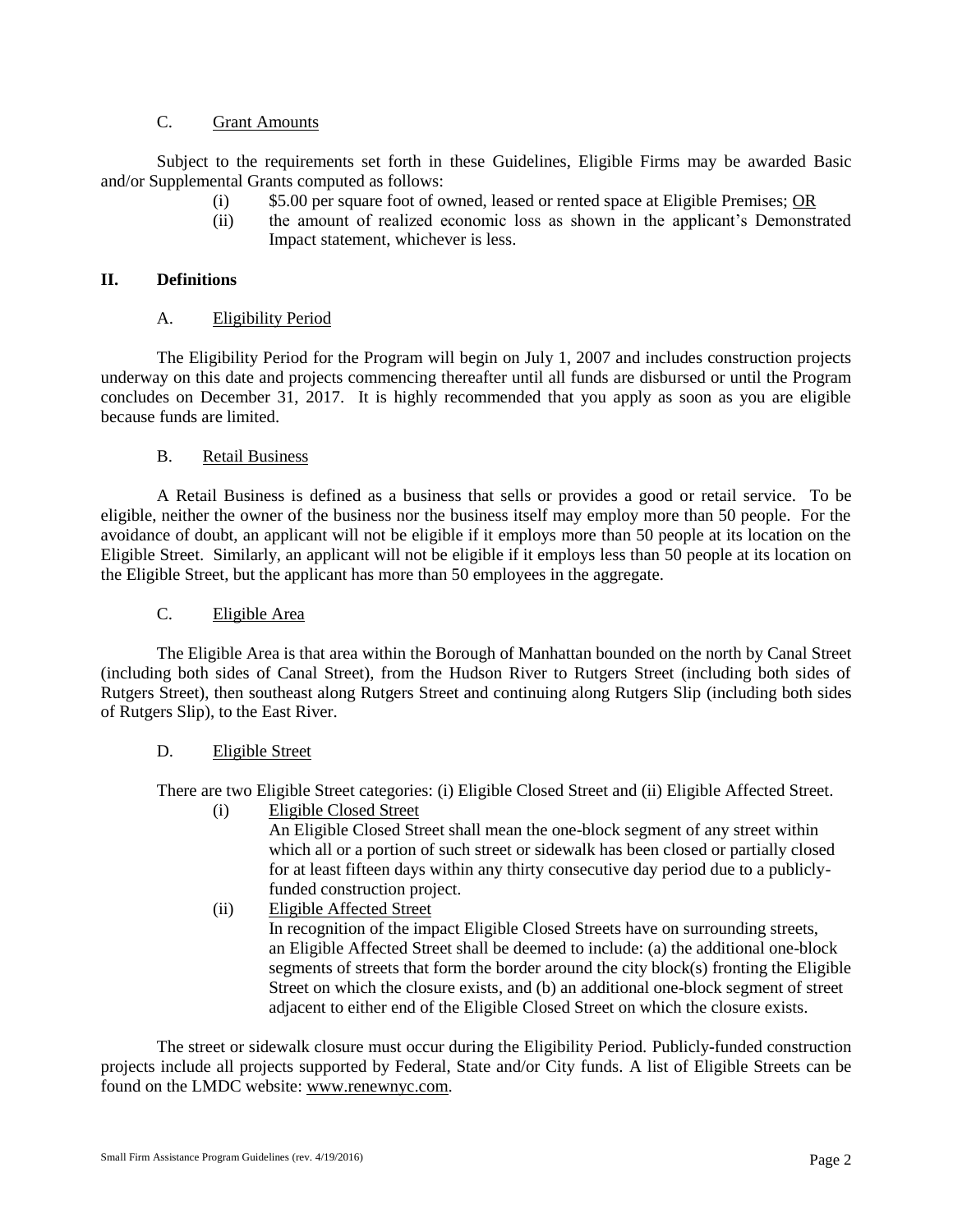### E. Eligible Premises

Eligible Premises shall mean business premises (non-residential) located within the Eligible Area on an Eligible Street at which the Eligible Firm operates its business. The Eligible Premises must have been open for business for at least the entire calendar month prior to the temporary street or sidewalk closure along the Eligible Street and still be in business at that location when the grant is paid.

# F. Demonstrated Impact

To be eligible for a grant under this program a firm must demonstrate an impact on its business during each period of street or sidewalk closure. Impact may be demonstrated in one of two ways:

# **EITHER**

(i) Through the submission of monthly sales statements, operating statements, profit and loss statements or cash flow statements. Such statements must show the sales or revenue during the Eligible Period as compared to the same period in the year prior. All financial statements submitted with the application must be certified by an

officer of the firm. This certification must include the officer's signature, printed name, official title held at firm, legal name of firm and date.

# **OR**

(ii) By submitting a completed and certified Standardized Financial Statement included with the application.

# **III. Application Information**

# A. Application Timing

Applications will be accepted on a rolling basis but funds are limited. Therefore, applications should be submitted within three months of when the firm is eligible.

Eligible Firms must file a completed application for Program assistance. As noted on the application, each completed application must include:

- (i) a completely filled out and signed application form; and
- (ii) a completely filled out and signed Small Firm Assistance Program Grant Request Form; and
- (iii) a copy of the written lease, deed or permit for the Eligible Premises at which the applicant is engaged in business, including any amendments; and
- (iv) an original utility bill for the Eligible Premises covering the period of the street or sidewalk closure for which the applicant is applying for assistance; and
- (v) verification by the Eligible Firm of the number of its employees (current payroll summary or NYS-45-MN); and
- (vi) additional categorical information regarding the salary levels of the applicant's employees; and
- (vii) monthly operating, profit and loss, or cash flow statements verifying the applicant's estimate of Demonstrated Impact or a completed and certified Standardized Financial Statement (included with application).

In addition, Eligible Firms must be enrolled in the City of New York's Payee Information Portal (PIP) system.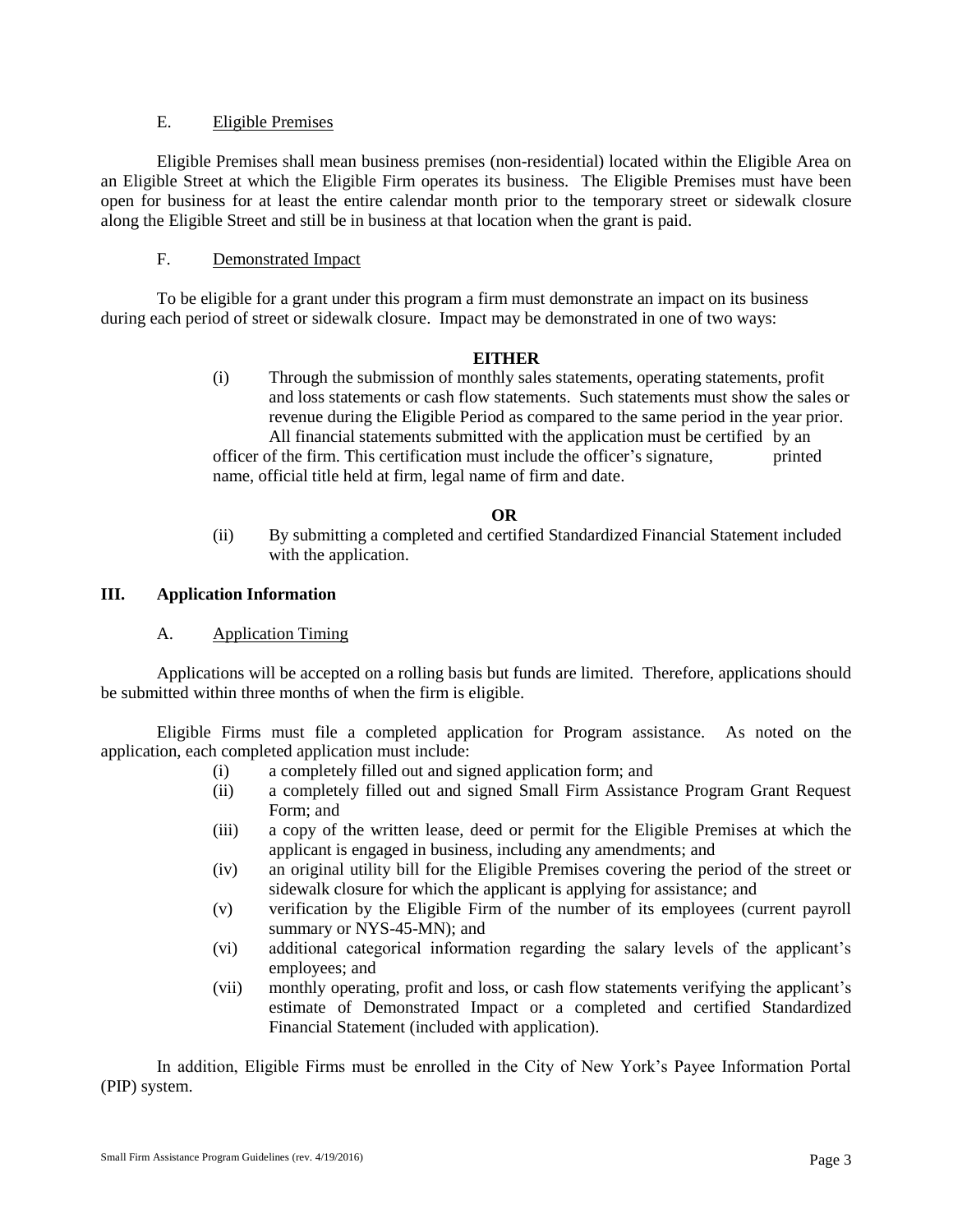Applicants can view the PIP video tutorial and a step by step activation guide on the homepage of the PIP website or contact the PIP Helpline for more assistance.

> Payee Information Portal (PIP) PIP Helpline: 212-857-1777 Link to Homepage:<https://a127-pip.nyc.gov/webapp/PRDPCW/SelfService>

Once an applicant is enrolled in the PIP system they do not have to register again. However, it is possible that their account can become Inactive. In this case, they should call the PIP helpline in order to reactivate their account. If an applicant would like to know if they are already in the system, they should call the PIP helpline.

When enrolling in the PIP system, applicants should **not** choose the Electronic Fund Transfer (EFT) as an option for payment. Upon approval, a check will be issued and hand delivered to the applicant.

At the end of the PIP enrollment process, applicants will receive a vendor code. Applicants should save this vendor code for future reference.

The final step in activating an account with PIP is to download a Substitute W-9 Certification form. This W-9 form must be signed and submitted to the City Comptroller's office within 10 business days (instructions on where it should be sent are at the bottom of the form).

LMDC, SBS or EDC may require additional or alternative documentation, in their sole discretion.

### B. Separate Applications for Multiple Locations

Applicants are required to file separate applications for each Eligible Premises.

#### C. Application Submission

Applications for Program assistance will be accepted through the earlier of December 31, 2017 or the distribution of available funds. Applications will be processed in order of receipt of completed applications. Applications must be mailed to:

> **Small Firm Assistance Program** c/o Lower Manhattan Development Corporation 22 Cortland Street,  $11<sup>th</sup>$  Floor New York, NY 10007

## **IV. Grant Payments**

#### A. Grant Disbursements

Grants will be disbursed on a rolling basis, subject to the availability of Program funds, as well as continued eligibility by the Eligible Firm under the Program and compliance with all terms, conditions and requirements set forth in these Guidelines.

#### B. Grant Recapture

Grant recipients may be required to repay any or all money received under this Program if any of the following circumstances occur: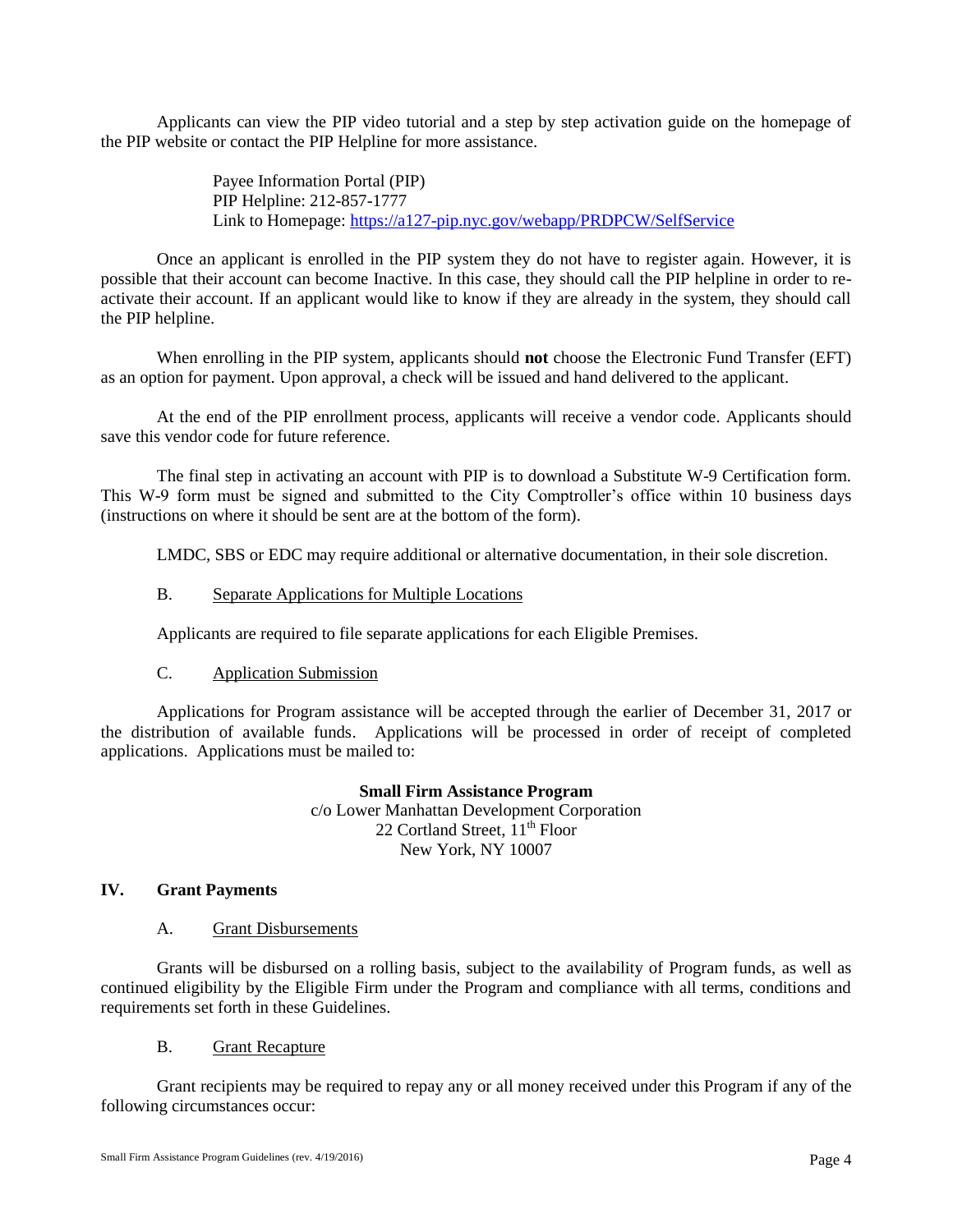- (i) if grant recipient's application, including any information provided therewith or thereafter, contains any material misrepresentation; or
- (ii) if the grant was made in error; or
- (iii) if the grant recipient is not entitled to assistance under these Guidelines.

# **V. Processes**

# A. Determination Process

Applications will be reviewed for completeness and eligibility on a rolling basis in the order that they are received. Applicants who submit an incomplete application will be notified in writing that their application is incomplete and what needs to be submitted in order to complete their application. Applicants will then have twenty business days from the date the notice is postmarked to submit whatever is necessary to complete the application. Complete applications will be further reviewed for eligibility. LMDC, SBS and EDC will use reasonable efforts to evaluate and process all applications in a timely fashion. Background reviews will be performed on all firms before they are approved for a grant. In the event an application is denied, written notification will be provided with the reason for denial. Eligible firms will be notified in writing once they are approved for the grant.

# B. Appeal Process

LMDC will notify applicants in writing if their application has been denied. If the applicant believes that its application was incorrectly denied (in whole or in part), the applicant may appeal such decisions within twenty business days from the date the denial notification is postmarked. Such appeal must be made in writing to LMDC and include such information as the applicant would like to be considered. An Appeal Committee will consider and decide all appeals. All decisions by the Appeal Committee shall be final. The Appeal Committee will be the sole arbiter in interpreting the intent and implementation of the Program and these Guidelines.

# **VI. Legal Requirements**

# A. Audit and Control

LMDC and HUD may audit applications on a random or specified basis covering a period extending to three years after the Program concludes. LMDC and HUD reserve the right to contact at any time Federal, State and local government agencies to confirm information included in any application.

# B. Non-Discrimination

To be eligible for assistance under the Program, applicants must agree not to discriminate against any qualified person based on race, creed, color, national origin, sex, age or handicap.

# C. Fraud Detection Prevention

Background reviews will be performed on all Eligible Firms; additionally, site visits and/or audits may be performed on either an announced or unannounced basis by LMDC and HUD or their auditors.

# D. False Claims Act

Civil monetary penalties will be imposed under the *False Claims Act* for anyone who provides false information as part of the grant application which includes financial statements.